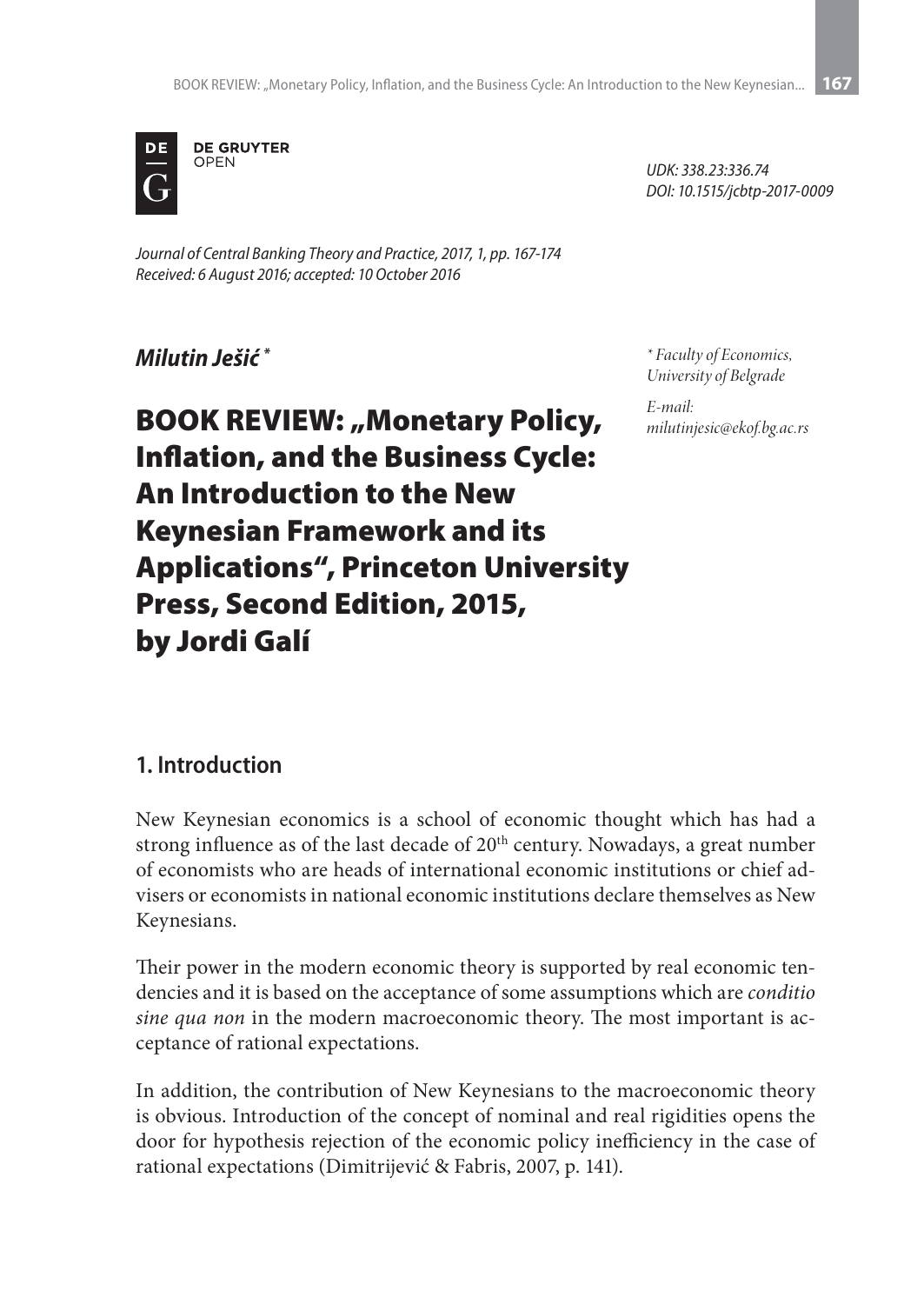Although the New Keynesian theory is in some segments based on the Real Business Cycle theory, especially on the DSGE methodology, there are some crucial departures:

- 1. Monopolistic competition in all markets;
- 2. Nominal rigidities;
- 3. Short run non-neutrality of monetary policy (Galí, 2015, p. 5).

The book *Monetary Policy, Inflation, and the Business Cycle: An Introduction to the New Keynesian Framework and its Applications* which is the object of this analysis explains the New Keynesian theory of economic policy, therefore, it is a significant contribution to the presentation of models of this kind to the academic public.

Jordi Galí is professor and researcher at CREI institute, Pompeu Fabra University in Barcelona and Barcelona Graduate School of Economics. The areas of his interest are macroeconomic theory and monetary economics. He is among the most cited economists in the world. O. Blanchard (2012, p. 594) ranked him with Keynes, Friedman, Barro, Lucas in small group of the most influential economists. Thomson Reuters considers him on of the future Nobel laureates.

By presenting this book which has been published relatively recently, we wanted to instigate all researchers in this area to read it because of its contribution to the economic theory. A combination of the concepts of economic theory (both micro and macro), mathematical economics, economic policy, and econometrics in the postulates of the New Keynesian model will awake the interest of readers for this capital publication among economic literature.

The specific motive for this book review was that I have had the honour to cooperate with prof. J. Galí during the Barcelona Macroeconomics Summer School 2016 organized by the CREI institute (Pompeu Fabra University in Barcelona and Barcelona Graduate School of Economics). He makes understandable concepts from his book even more clear by numerous discussions and analysis of different solutions. On that note, he has shown that seemingly complex problems have simple solutions.

## **2. Classical monetary model**

The classical model which focuses monetary policy is based on the two important assumptions, which substantially influence the character of the equilibrium.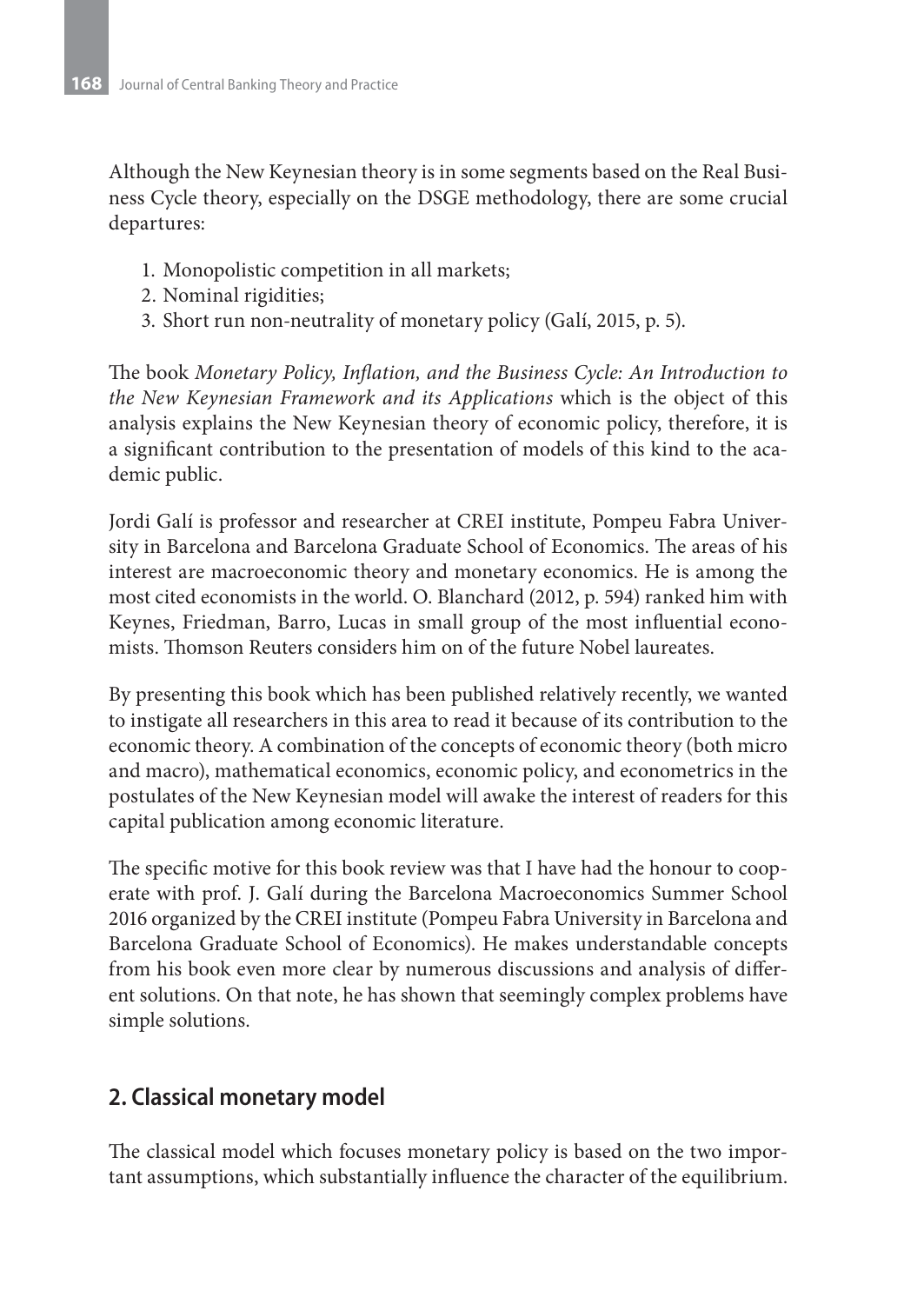Namely, it assumes full flexibility of the prices and perfect competition in the all markets. Besides these assumptions, the author of the book starts with this model because of its value as a benchmark in the later New Keynesian model development.

As a common classical model, it starts from the problem of optimization of a representative household. It maximizes the utility with constraint in the form of budget constraint. The common feature of the book is return on the micro postulates of macro models. For that reason, the author very rigorously proves propositions which are well established in the macroeconomics, but have origins in the microeconomics. Therefore, this book gives a deeper view in the genesis of the model, which is rarely seen in other similar books.

On the other side, firms maximize profit, taking the prices and wages as given. The constraint is represented in the form of production function. By the similar procedure as in the case of households, the author derives the solution, which is well-established in the economic literature.

The key step is the introduction of monetary policy in the model. J. Galí presents all possible ways of this introduction although not all are common in practice. But they deserve attention in theory. This gives the span to the book. He rejects the exclusivity of any model *a priori*, but the models are ranked *ex post* by their features based on the calibration of the parameters. The author gives many examples of policy making based on monetary policy rules to show which types of the rules provide the price level indeterminacy.

What needs to be highlighted here is the fact that the author demonstrates knowledge necessary for a great economist. Economic theory, economic history, econometrics, mathematical economics overlap in this book.

## **3. New Keynesian model**

The basic New Keynesian model, which is the basis for further extensions in this book, is introduced with two assumptions in focus. First one is that goods market is not perfectly competitive, therefore, monopolistic competition is assumed. In addition, there is no full flexibility of prices.

Although the non-flexibility of prices can be introduced in many ways in these kinds of models, J. Galí decided to do this in a way proposed by Calvo (1983). According to that model (staggered price setting), only a fraction of firms can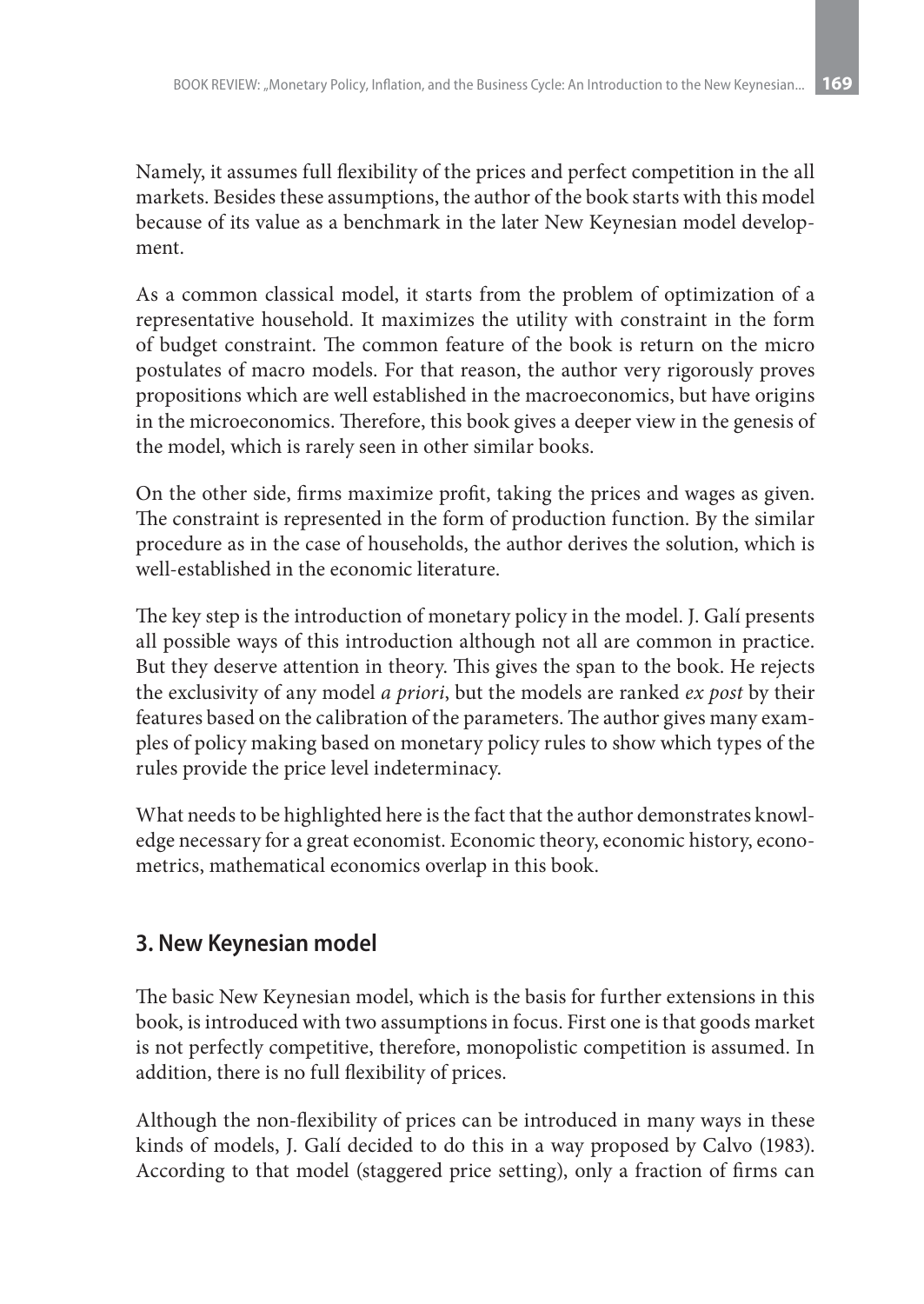reset their prices in one period with probability of 1-θ, while other firms cannot do that (probability θ). According to this, θ represents a natural index of price stickiness, and the aggregate price level is the weighted average of prices of firms that did not change the prices and firms that did that, with weights θ and 1-θ, respectively (all prices are in logs).

The result of this problem is that firms find an optimal solution which is characterized by the feature that prices are higher than marginal costs because of the mark-up. The first important solution can be derived from this. Inflation is a consequence of the purposeful adjustment of prices of those firms that can do it, for the many periods ahead (discounted at the current moment). It implies the forward-looking character of inflation.

Before we introduce the key equations of the New Keynesian model, it is important to notice that the author defines the output gap as the deviation of the current output from the natural level of output. It is in contrast to common literature in macroeconomics where output gap is defined as the deviation of the current output from potential output, which is calculated using the econometric techniques. The author defines a natural level of output as the level of output which will prevail in case of fully flexible prices. It is not influenced by preference shocks or monetary policy, but by technology shocks.

The key non-policy block of the New Keynesian equations which are the basis for this analysis is composed of New Keynesian Phillips Curve (NKPC) and Dynamic IS Curve (DIS) (J. Galí, 2015, p. 63).

NKPC has the formulation like the equation 1 and it presents a positive correlation between inflation on one side, and expected inflation and output gap on the other side.

$$
\pi_t = \beta E_t \{\pi_{t+1}\} + k\widetilde{y}_t \tag{1}
$$

DIS has the formulation like the equation 2 and represents the dependence of the output gap on one side, and difference between real interest rate and natural real interest rate, on the other side. Of course, expected value of the output gap is an important part of the equation.

$$
\widetilde{y}_t = -\frac{1}{\sigma} \left( i_t - E_t \{ \pi_{t+1} \} - r_t^n \right) + E_t \{ \widetilde{y}_{t+1} \}
$$
\n<sup>(2)</sup>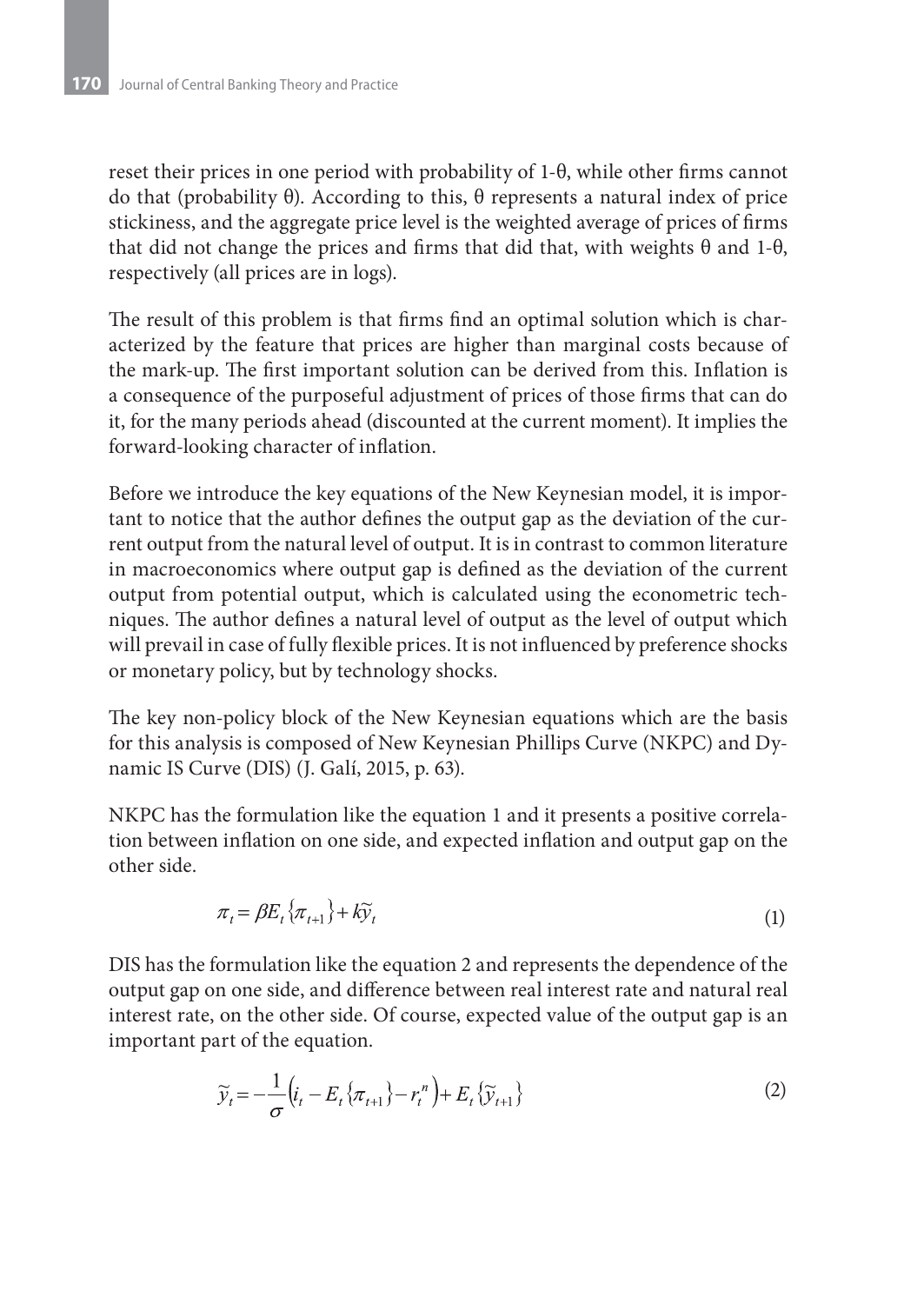Solving the equation 2 forward gives the simple equation 3. It shows that output gap is negatively related to the sum of the current and expected deviations of the real interest rate from its natural counterpart.

$$
\widetilde{y}_t = -\frac{1}{\sigma} \sum_{k=0}^{\infty} E_t \left\{ r_{t+k} - r_{t+k}^n \right\} \tag{3}
$$

Furthermore, the author introduces monetary policy in the model, assuming various monetary policy rules or exogenous money supply. Necessary and sufficient conditions for the existence and uniqueness of the equilibrium are rigorously derived, and based on the calibration of the model in the presence of various economic shocks (monetary policy shock, technology shock, preference shock, discount rate shock) the conclusions are assumed about tendencies in the macroeconomic variables.

If we assume that a natural level of output is efficient, then that kind of distortions are not present, so it is simply to determine which form of the rule guarantees the best solution. The author gives different forms of the monetary policy rules and for all of them analyses features and calibrated values of the observed variables related to the welfare. These rules can be divided into two groups: optimal monetary policy rules and simple rules. From the theoretical aspect, the optimal monetary policy rules seem to be convenient for the monetary policy making, but in the practical sense they are not easy to implement because of the unobservability of natural levels of the variables. For that reason, simple rules like the Taylor rule are much more common in practice.

#### **4. The extensions of the model**

On the postulates of the basic New Keynesian model developed in the first few chapters of the book, J. Galí gradually cancels the rigorous assumptions made in the basic model development. Along the way he creates the basis for comparison and, through the model evolution and reaching the real assumptions, he indicates possible effects of the assumptions on the final solution.

One of the assumptions is steady state efficiency. When it is not the case, the character of the solution is different because of the different model postulates. The equations which are presented in the previous section have to be modified in order to incorporate the level of this kind of distortions. However, the basic logic behind this block of equations need not be changed.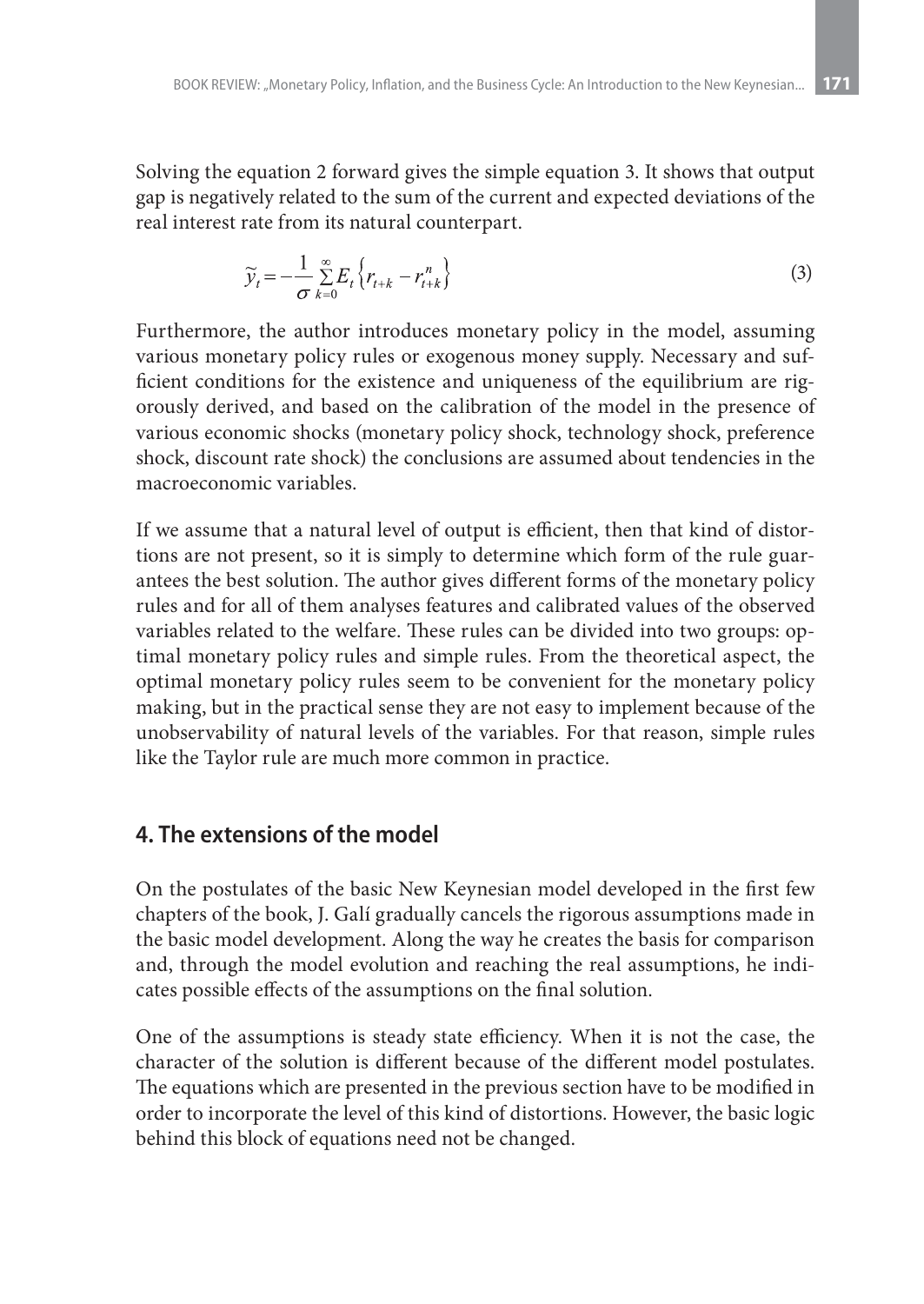After the relaxation of this assumption, all necessary criteria for the analysis and comparison of monetary policy making based on discretion or commitment are met. The author clearly indicates that discretionary monetary policy quickly brings back the variables to their planned values in case of shocks, but with higher costs than the policy based on commitment. The possibility of a central bank to commit to planned way of the monetary policy pursuit gives better effects, despite the persistent effects on the macroeconomic variables. That is the consequence of the equation`s features and their forward-looking nature.

The author makes further extensions on the model development by assuming the rigidity of wages in the same manner as prices. Therefore, he introduces the notion of wage inflation in an analogous manner as in the case of price inflation. The aggregate level of wages is equal to the weighted average of wages of the workers who changed their wages and those who did not. With specific modifications in the model representation, the author comes up with important conclusions related to the monetary policy. Namely, in the presence of price and wage rigidities, stabilization of the price inflation is no longer optimal. The optimal monetary policy has to focus on the composite index of the price and wage inflation. This is in contrast to the observed modern practice in central banks, but from the normative aspect, it is clear which model gives better results.

Besides these extensions, J. Galí goes one step further by introducing unemployment in the standard New Keynesian model. One of the key contributions is the development of the New Keynesian Wage Phillips Curve. Its formulation is similar to the standard curve, and wage inflation is dependent on the expected wage inflation and the difference between the current and natural rate of unemployment.

$$
\pi_t^w = \beta E_t \left\{ \pi_{t+1}^w \right\} - \lambda_w \varphi \left( u_t - u^n \right) \tag{4}
$$

In his other papers, the author shows empirical validity of the New Keynesian Wage Phillips Curve in the case of the USA wherefrom he has derived a monetary policy rule that is optimal in this specific situation and which encompasses unemployment.

Finally, one chapter is dedicated to small and open economies. He shows the implications of the introduced models with some modifications related to an open economy.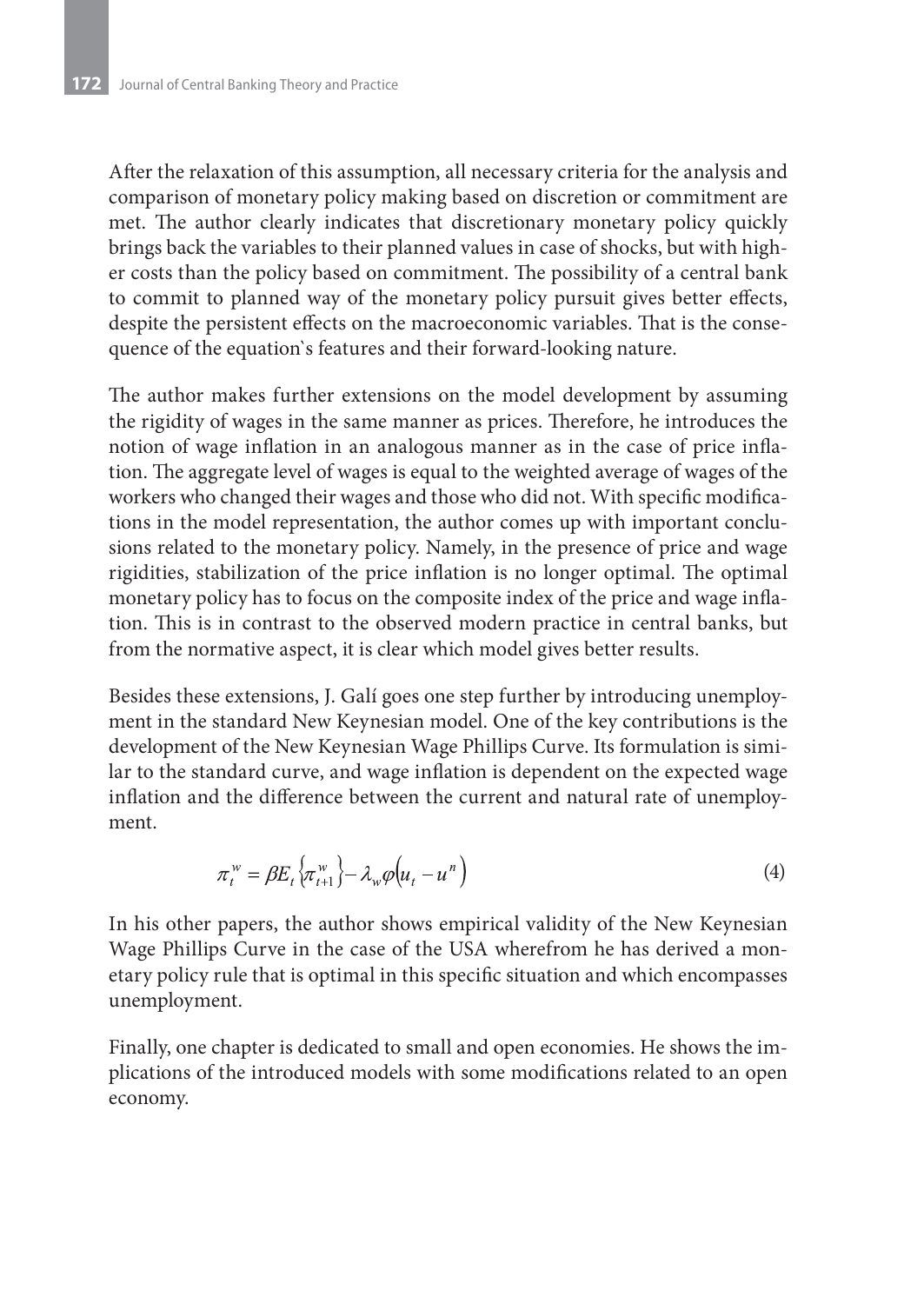### **5. Instead of the conclusion: The scientific contribution of the book**

By further developing the theory of New Keynesians, especially in the area of monetary policy, the author of this book has been very successful in the presentation of normative and positive implications of New Keynesian models in a unique way. Overrun by the economic policy efficiency critique in the presence of the rational expectations gives the motive to New Keynesians to show the counterarguments which are valid especially in the short run and are based on nominal and real rigidities. Central bank cannot influence natural levels of macro variables (those which will exist in the case of flexible prices), but can influence the current values, resulting in the gap reductions and social welfare improvements.

The central problems of the J. Galí view on the monetary policy are the existence of equilibrium, its uniqueness, and the most important monetary policy design. We argue that all these aspects are presented carefully and in a detailed manner. J. Galí gives scientific validity to his book, by firm reliance on the macro- and microeconomics theory, followed by rigorous mathematical derivations of the solutions.

As he said, the key departures from the classical models are attachment of the expectations importance and the importance of natural levels of the macro variables (J. Galí, 2015, pp. 261 and 262). All these are consequence of the introduction of rational expectations in the economic theory.

The abandonment of assumed inefficiency of economic policy in the short run, stressing the market imperfections by nominal rigidities, and simulations of the various models and monetary policy rules are the key features of this book. Possible modifications of the models in the future are certain, but as J. Galí concludes in the last sentence in the book, it is certain that quantitative macro modelling will be present in the process of economic policy making. If we have all these in mind, the inspiration for writing this book review is obvious, with the faith of popularization of this valuable publication among interested readers.